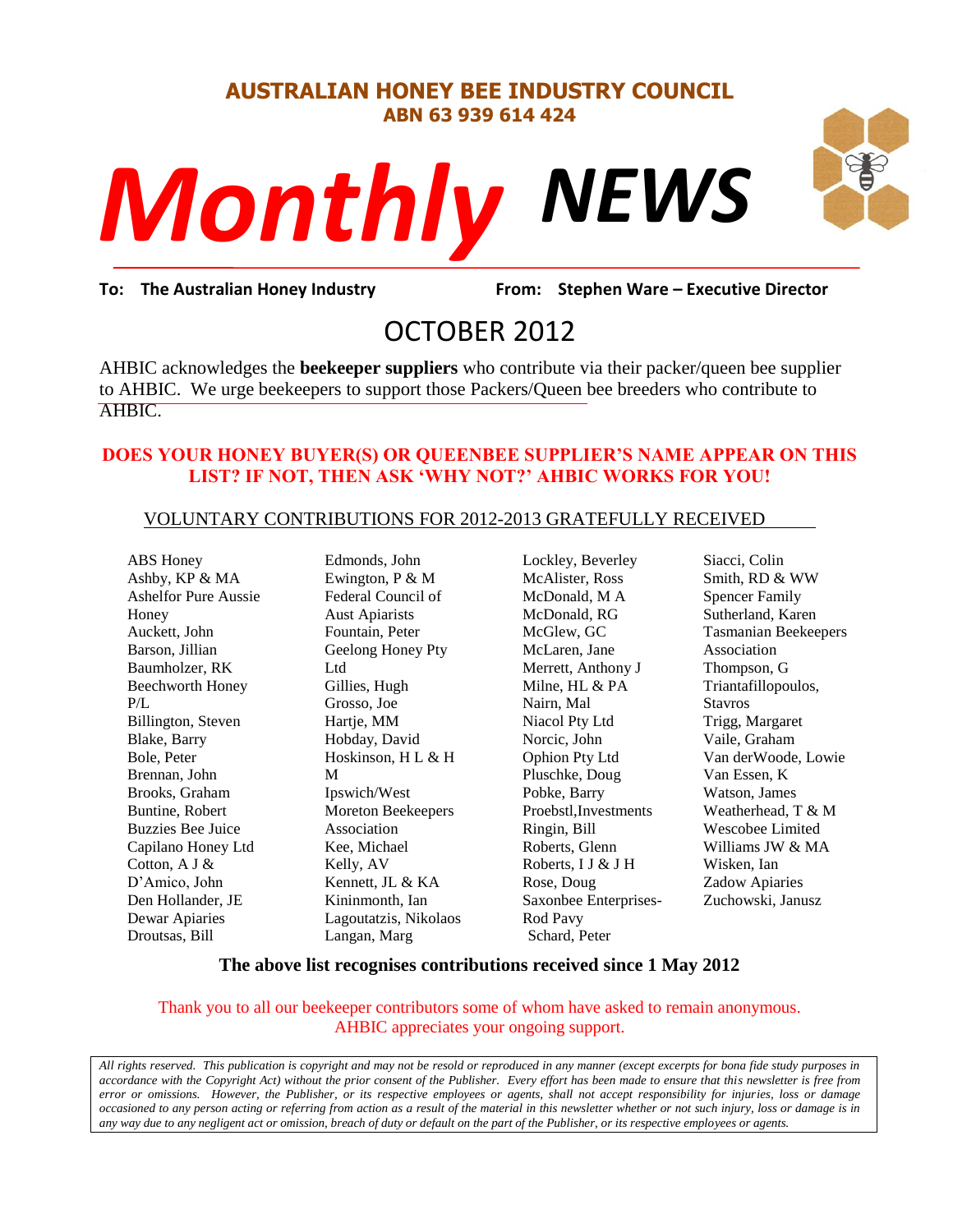*The following provides a brief outline of AHBIC activities over the past month and matters of interest to industry, naturally if you should seek any further clarification please do not hesitate to contact the AHBIC office.*

## **UPDATE AHBIC ACTIVITIES**

The following is a brief summary of outcomes and initiatives taken in the last month. The AHBIC Executive met Monday 17 September 2012. A Summary of the outcomes is below:

*Anti Microbial Honey:* Discussions took place with Mr John Rawcliffe in respect of issues relating to Anti Microbial Honey and the background of where the New Zealand Industry had got to in terms of its development. Mr John Rawcliffe also indicated that he would be sending through a proposal to the Executive Director which would be considered by the AHBIC Executive at its next meeting.

*Honey Bee Imports:* The Board noted the paper that had been prepared by Michael Clarke in relation to a risk assessment of what Australia should do in relation to gaining further market access arrangements. It was noted that he had also done a risk assessment and an estimated cost of undertaking this work. It was agreed that this matter would lie on the table until the next meeting.

*Green Food Paper Plan:* The meeting noted the draft Green Food Paper Plan had been released by the Government for comment. It was agreed that AHBIC would respond to the plan in a submission to DAFF. This has subsequently been done.

*Honey Week:* It was noted in the Business Plan that the Industry should look at a Honey Week and considerable discussion occurred as to how this can occur. It was noted that it was not purely possible for the Industry to mount a four week campaign of events and this would more likely be in the form of a press release. Discussion occurred as to whether it should be a state based thing or led from the National Office. It was felt that however, that some direction should be given by AHBIC and communication should be made with the State Branches to see whether or not they were interested in participation and if so how? It was also agreed that rather than Honey Week the day should be National Honeybee Day and it was also felt to give guidance to the State Associations that the day be chosen as Sunday  $12^{th}$  May 2013. Subsequently it was noted that 12 May 2013 was Mother's Day and the date has been changed to Sunday  $5<sup>th</sup>$  May 2013. Details have now been sent to AHBIC Delegates and State Delegates requesting input.

*Transition to Management:* It was noted that correspondence had been sent by the Queensland Beekeepers to the Queensland Minister requesting that a review of the decision not to eradicate Asian Honeybees. It was further noted that in June next year there would be no further actions by the Federal Government and the question should be raised of what we should be asking the Government to do. Discussion also occurred in relation to the literature review that had been done and it was noted that this was below standard. Following further discussion it was resolved that:-

"AHBIC's representatives in the Transition to Management program work to ensure that the literature survey that had been undertaken not be published as it was not of satisfactory high standard, secondly, the issue of what could happen next would also be on the agenda for the next meeting."

Finally it was agreed that the next AHBIC Executive Committee will be held in Brisbane on Monday 26 November 2012.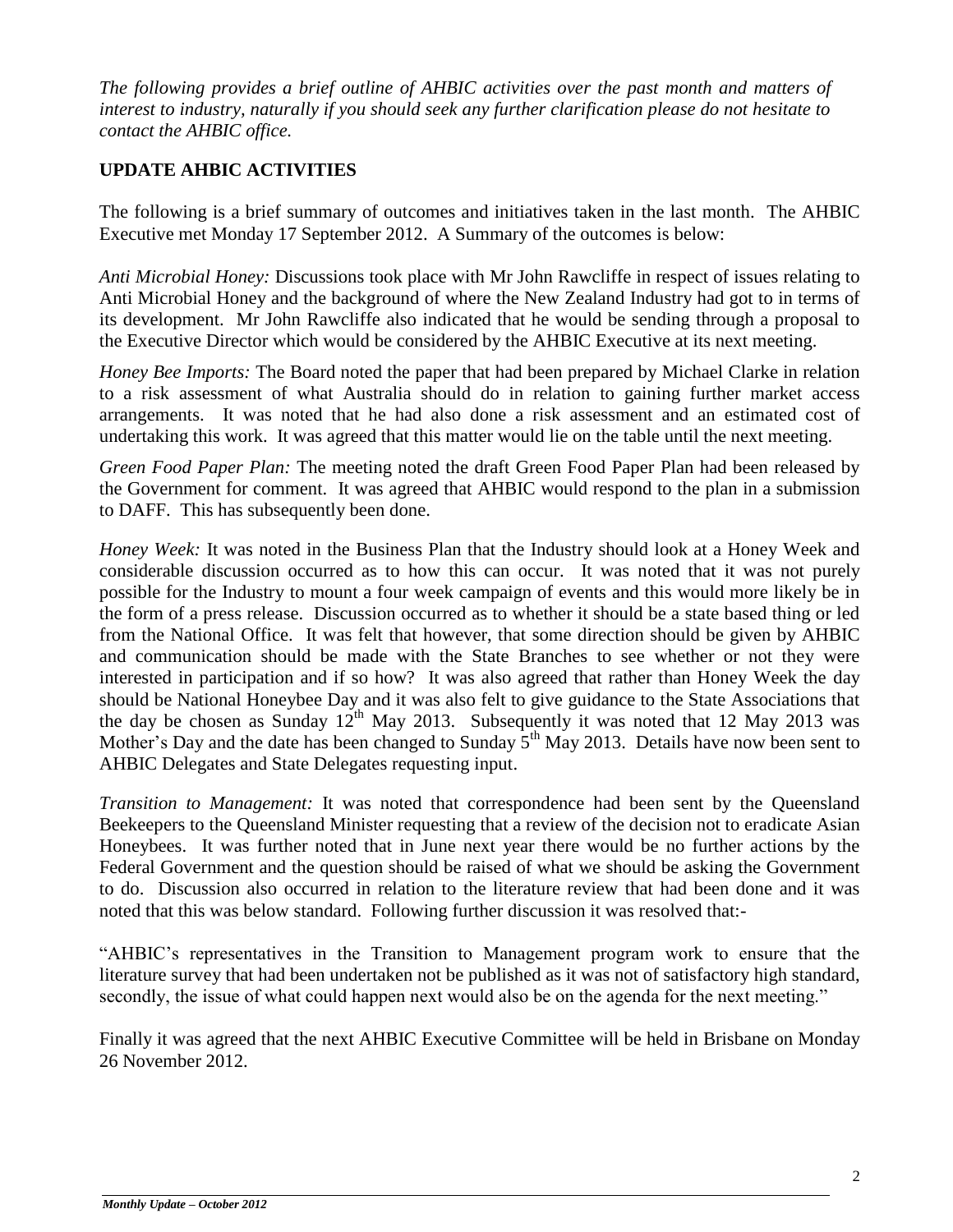#### **APIS CERANA UPDATE Advice 115**

In my last Advice, 114, I reported on Asian bees being found at Port Douglas. I have been advised that cerana have now been found south east of Mossman on 17 October, 2012, IP 785. This is about 6.5km further away from the previous finds at Port Douglas.

There was also a find at Arriga, west of Walkamin IP784. This is about 9 km west of the previous known area of infestation.

A literature review was commissioned for *Apis cerana* Java genotype which was put out for comment. Within the SAG group meeting I raised objections to the review in that it went well beyond the scope that was asked for. However others did not agree with me. See the minutes at [http://asianhoneybee.net.au/wordpress/wp-content/uploads/2012/10/AHB-SAG-Meeting-7-Minutes-](http://asianhoneybee.net.au/wordpress/wp-content/uploads/2012/10/AHB-SAG-Meeting-7-Minutes-.pdf) [.pdf](http://asianhoneybee.net.au/wordpress/wp-content/uploads/2012/10/AHB-SAG-Meeting-7-Minutes-.pdf)

You will also see reference to the remote nest treatment. I am informed that SAG has been asked to meet to consider the future of this program.

So all in all there is no joy for industry in any of these areas. The experiments that have been commissioned are progressing but so far no progress reports.

If anyone wants any other information, feel free to contact me at any time.

*Trevor Weatherhead 17 October, 2012*

#### **SIGNIFICANT DETECTIONS OF AHB OUTSIDE THE KNOWN INFESTED AREA**

Significant detections of AHB outside the Known Infested Area (KIA) around Cairns have been discovered. Please note also that the Bonnie Doon detection is outside the declared Restricted Area (RA).

Extension of KIA and Outside of RA

**IP 785** – Following a public report, a swarm was detected and destroyed on a guide post on the side of Bonnie Doon Rd, Bonnie Doon east south east of Mossman on 17 October. The swarm is the northern most detection of AHB and about 6.5km north north east from the previous edge of the KIA. The swarm destruction was performed with Mossman based Cairns Regional Council staff present as a demonstration of our techniques. Foraging AHB were detected on 18 October in Cooyar Beach east of Mossman and beelining has commenced to locate the nest.

#### Extension of KIA

**IP 784** – Foragers were detected at Arriga, near Atherton on 24 September. Beelining to find the nest commenced immediately. The nest was detected by beelining 40m high in a tree in Arriga and was subsequently destroyed on 17 October by an arbour contractor. This nest was beelined with the assistance of volunteer beekeepers. The nest is the western most detection of AHB and was located about 9km west of the previous edge of KIA.

*Mike Ashton Director, Plant Biosecurity and Product Integrity Biosecurity Queensland, Department of Agriculture, Fisheries and Forestry*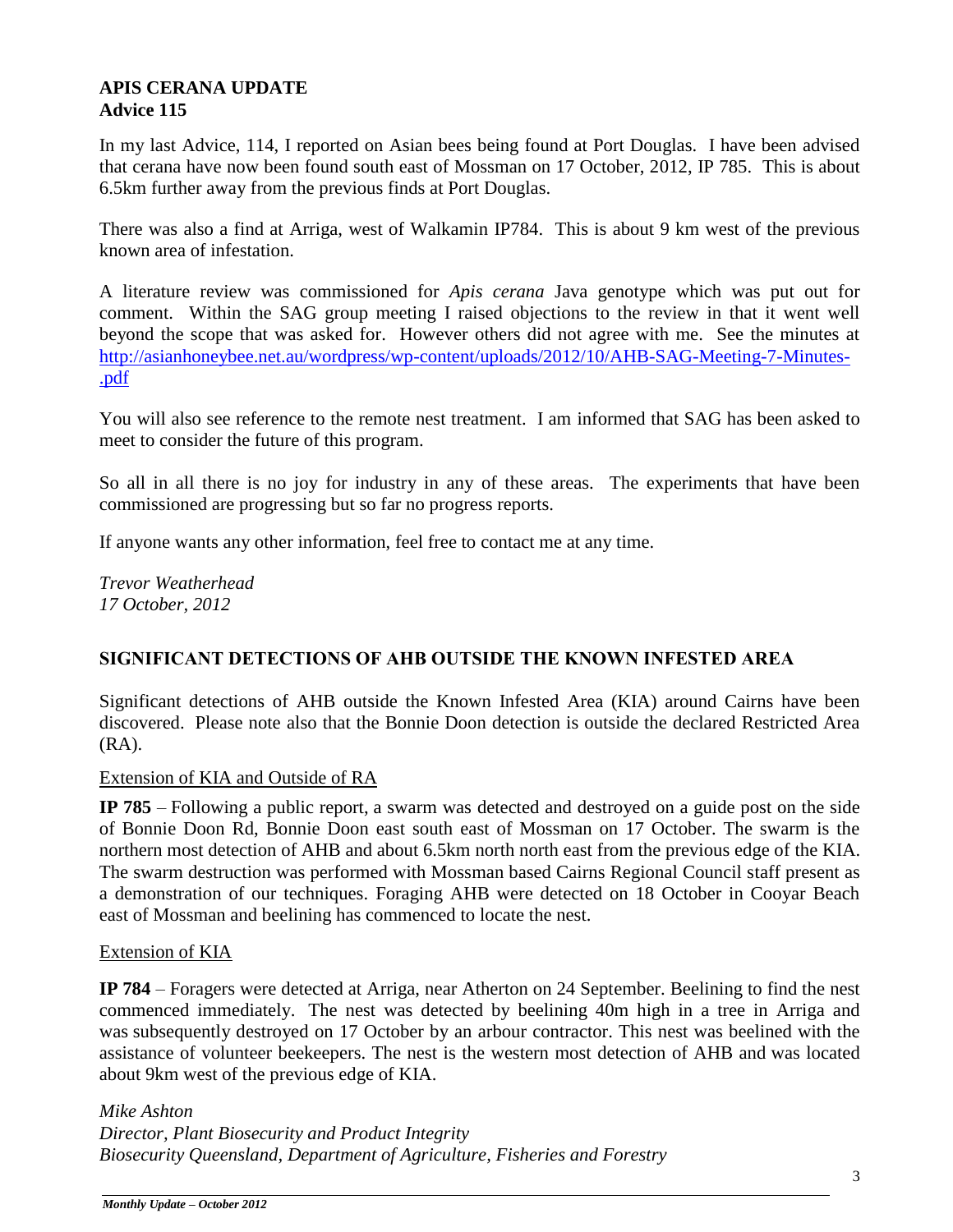#### **GETTING THE BEST OUTCOME WHEN POLLINATING CROPS**

There's increasing recognition amongst food producers of the benefits of paying a beekeeper for pollination services, driven partly by the threat of pests and diseases to the huge population of escaped European honey bees which currently provide Australia with those services for free.

Studies have shown that yield and quality can be increased for a number of fruit, vegetable and pasture crops through the use of managed hives, and a resource has been launched today to help with the proper preparation of both bees and crops.

Gerald Martin, Chairman of the Pollination R&D Advisory Committee, says the new manual will ensure the best outcomes are achieved, increasing profits for producers and increasing their ability to pay for pollination services.

"With the threat of Varroa hanging over our heads, as well as many other bee pests and diseases, it's important for those growing pollination-reliant crops to develop a relationship now with a beekeeper.

"If it arrives, Varroa will virtually wipe out our wild bees and we'll lose the free service they currently provide. It will also dramatically cut the number of managed hives available, especially at peak times like spring. We're facing a potential shortage of more than half a million beehives needed for the pollination of our food supply," Mr Martin said

. Australia has one of the largest populations of escaped European honeybees and we rely heavily on them for an estimated 65 per cent of agricultural production which depends on pollination. Australia is also one of the last countries in the world still free of the Varroa mite.

Pollination of Crops in Australia and New Zealand provides practical information on specific issues related to the pollination of more than 30 crops, aimed at improving food production and maintaining healthy bees.

The manual was prepared under the Pollination Program, a research and development strategy jointly funded by the Rural Industries Research and Development Corporation (RIRDC), Horticulture Australia Limited (HAL) and the Australian Government.

It was written by the NZ Institute for Plant and Food Research Ltd by pollination researcher Dr Mark Goodwin. It is available on the RIRDC website at [www.rirdc.gov.au.](http://promomail.adrenalinmedia.com.au/ch/22934/2ddjkxf/1791601/4aa0cxnc.html)

### **BEES AND PESTICIDES GUIDE**

As many agricultural chemicals are toxic to honeybees, it's important for chemical users to consider what treatment options are available when planning pest control programs to avoid bee deaths.

*Honeybee Pesticide Poisoning: A risk management tool for Australian farmers and beekeepers* is a new booklet developed to assist beekeepers and farmers identify pesticides that are toxic and honeybees and help them manage the risk of honeybee poisoning.

The guide list 349 broad acre and horticultural pesticides know to be toxic to honeybees and outlines good practices for farmers and beekeepers to adopt that will improve the well being of bees.

Farmers, chemical use advisors and beekeepers are encouraged to download a free copy from the Rural Industries Research and Development Corporation (RIRDC) at [www.rirdc.gov.au/pollination](http://www.rirdc.gov.au/pollination)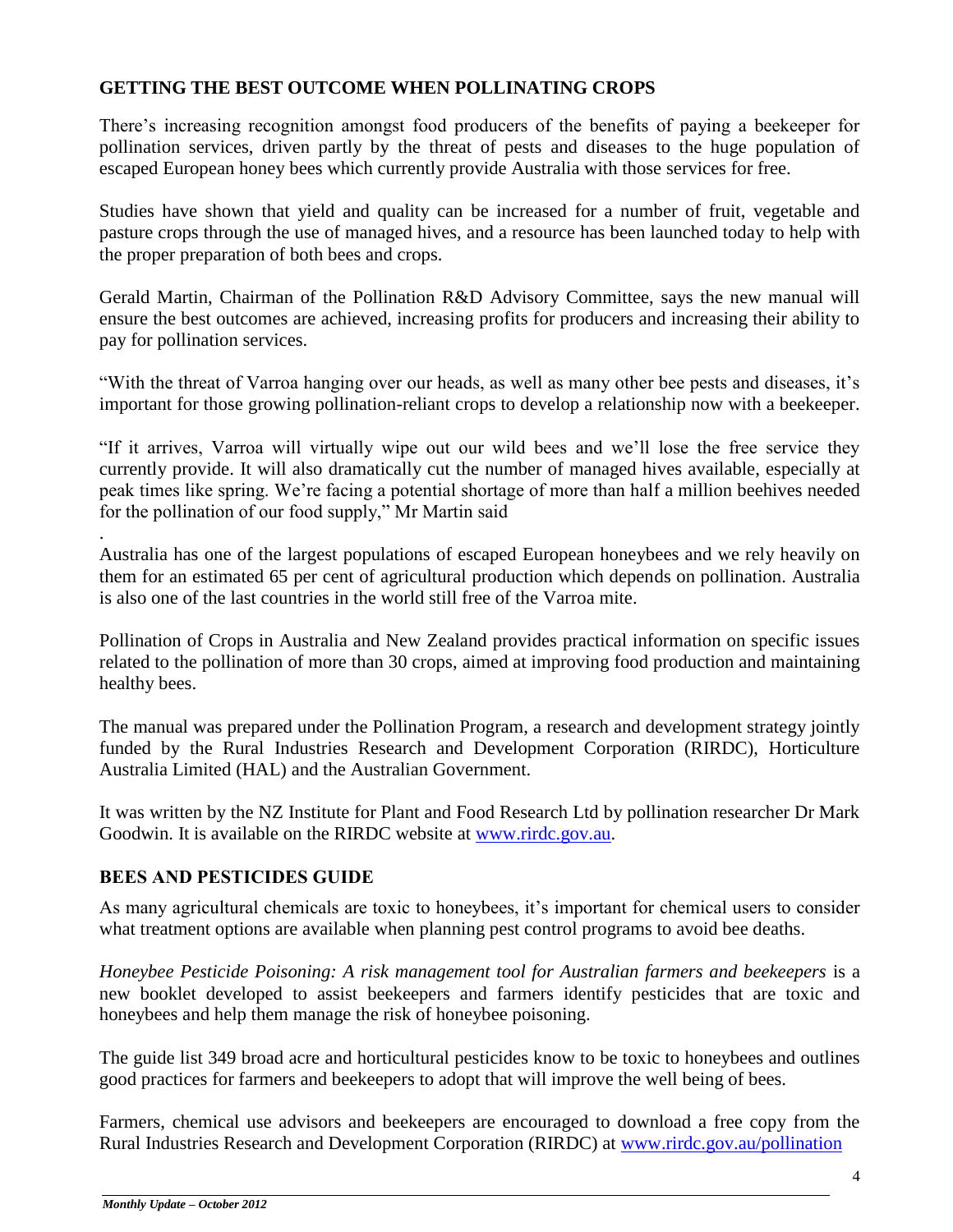#### **NATIONAL SEASONAL RAINFALL OUTLOOK: PROBABILITIES FOR SPRING 2012**

#### *Mixed spring rainfall outlook for Australia*

The national outlook for spring (September to November) indicates that:

- a drier than normal season is likely for large parts of southeast and northeast Australia
- a wetter than normal season is likely for southwest WA and southwest Queensland

This outlook is a result of emerging warmer than normal waters in the tropical Pacific Ocean and persistent warmer than normal waters in the Indian Ocean.



The chances of receiving above [median rainfall](http://www.bom.gov.au/climate/averages/climatology/rainfall-percentiles/50/p50-September-November.png) during spring are higher than 60% over most of the Southwest Land Division in WA and parts of southwest Queensland. Probabilities exceed 70% over a large part of the Southwest Land Division (see map above). Such odds mean that for every ten years with similar ocean patterns to those currently observed, about six to seven years would be expected to be wetter than average over these areas, while about three to four years would be drier.

In contrast, the chances of receiving above normal rainfall are between 25 and 40% over most of southern SA, southern NSW, Victoria, northern and eastern Tasmania, and northern Queensland. In other words the chances of *below* normal rainfall are between 60 and 75%.

Over the rest of the country, the chances of a drier or wetter spring are roughly equal.

An expanded set of seasonal [rainfall outlook maps and tables,](http://www.bom.gov.au/watl/rainfall/exceedance.shtml) including the probabilities of seasonal rainfall exceeding given totals (e.g. chance of receiving at least 200 mm), is available on the "Water and the Land" (WATL) part of the Bureau's website.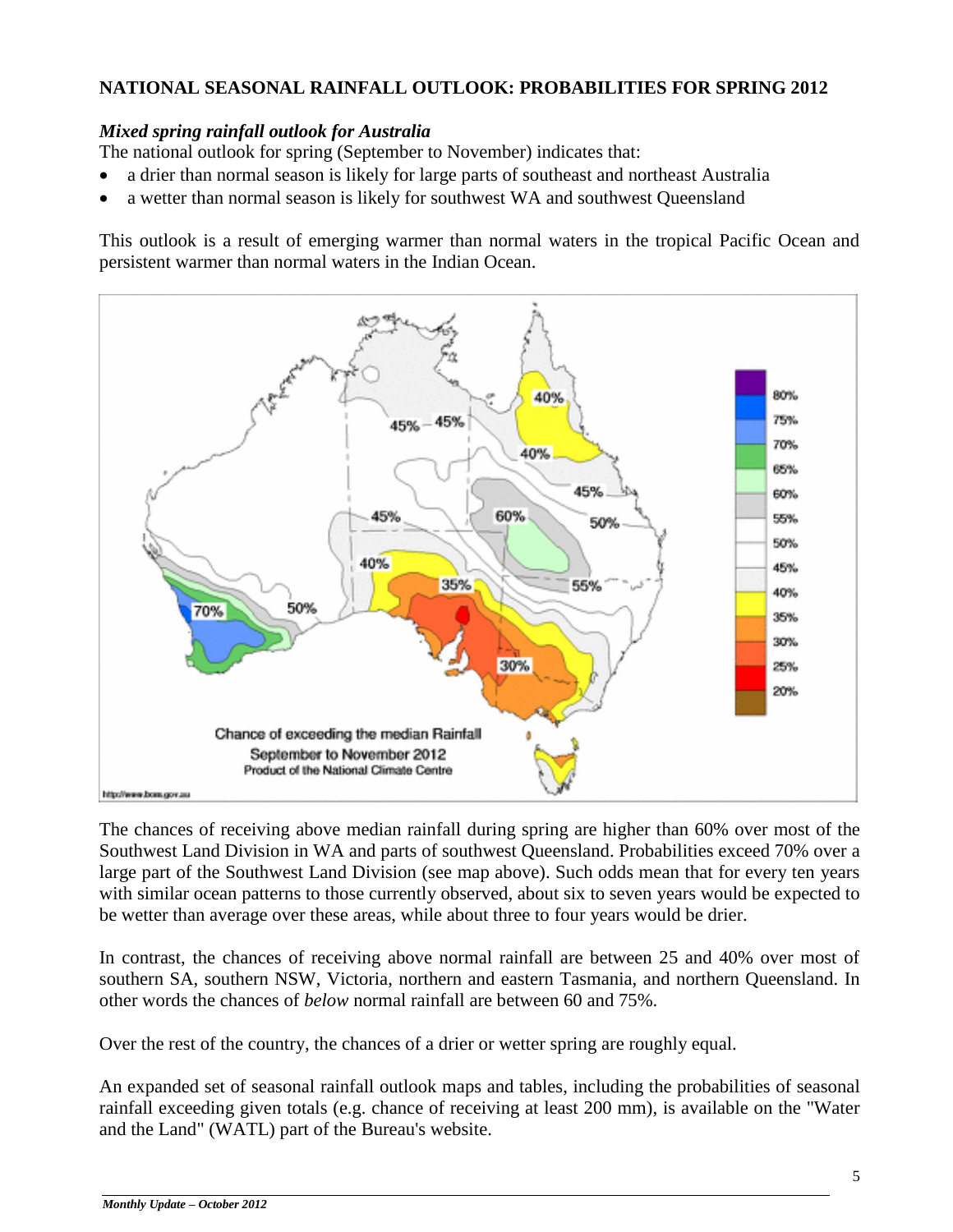Outlook [confidence](http://www.bom.gov.au/jsp/sco/verif/index.jsp?map=rr&season=09-11) is related to how consistently the Pacific and Indian Oceans affect Australian rainfall. During spring, history shows the effect to be moderately consistent over the northern Kimberley in WA, the NT, Queensland, most of eastern SA, NSW, Victoria and northern Tasmania. The effect over southwest WA, western SA and northeast NSW is weakly to moderately consistent, with the remainder of the country only weakly to very weakly consistent (see [background](http://www.bom.gov.au/climate/ahead/rain_ahead.shtml?link=1#background)  [information\)](http://www.bom.gov.au/climate/ahead/rain_ahead.shtml?link=1#background). Users should exercise caution when using this outlook in areas of low skill.

Climate indicators remain close to El Niño thresholds. Although El Niño development stalled during the second half of July, over the first half of August several indicators, such as the Southern Oscillation Index (SOI) and trade wind strength, have shown renewed trends that are consistent with the early stages of El Niño. Climate models surveyed by the Bureau of Meteorology continue to show further warming across the tropical Pacific Ocean is likely, with temperatures likely to exceed El Niño thresholds before the end of September.

#### **SYMPOSIA OF IUSSI (INTERNATIONAL UNION FOR THE STUDY OF SOCIAL INSECTS) OF 2014.**

#### *Invitation*

The Australian Section of the IUSSI invites you to join us at the Union's XVII Congress in Cairns, Australia. Cairns is a medium-sized, tropical city adjacent to the World Heritage listed Queensland Wet Tropics and Great Barrier Reef. The surrounding area is a naturalist's paradise, replete with social insects of all kinds. Cairns enjoys direct air routes to Australian, New Zealand and Asian hubs, with onward connections to all parts of the world.

The conference will be held in the magnificent Cairns Convention Centre during the period 13-18 July 2014. The Convention Centre is conveniently located in the heart of the city, in easy walking distance to 3-5 star hotels and apartments, backpacker hostels and restaurants to suit all tastes and budgets. The facility itself is state of the art and has won numerous awards. July weather is optimal in Cairns; not too hot, not too cold, and no possibility of cyclones.

The organizing committee comprises Prof. Ben Oldroyd (President), A/Prof Madeleine Beekman, A/Prof Simon Robson and Dr. Judith Reinhard.

A variety of pre and post congress tours will be arranged including the Barrier Reef, Daintree Tropical Rainforest, Canopy crane, Atherton Tableland and outback Queensland. Adventurous delegates can easily rent vehicles of all kinds to make their own tours.

The Australian section hosted the highly successful IUSSI congress in Adelaide in 1994. We look forward to welcoming you back in 2014!

*Ben Oldroyd President of IUSSI*

#### **DATES FOR 2013 ANNUAL STATE CONFERENCES**

| New South Wales Apiarists' Association     | 22/23/24 May 2013  |
|--------------------------------------------|--------------------|
| Tasmanian Beekeepers' Association          | 31 May/1 June 2013 |
| Victorian Apiarists' Association           | 5/6 June 2013      |
| Queensland Beekeepers' Association         | 13/14 June 2013    |
| South Australian Apiarists' Association    | 20/21 June 2013    |
| WA Farmers Federation – Beekeeping Section | 4 July 2013        |
| <b>AHBIC Annual General Meeting</b>        | 5 July 2013        |

The Western Australian Farmers Federation will host the 2013 AHBIC Annual General Meeting in Perth on 4 July 2013.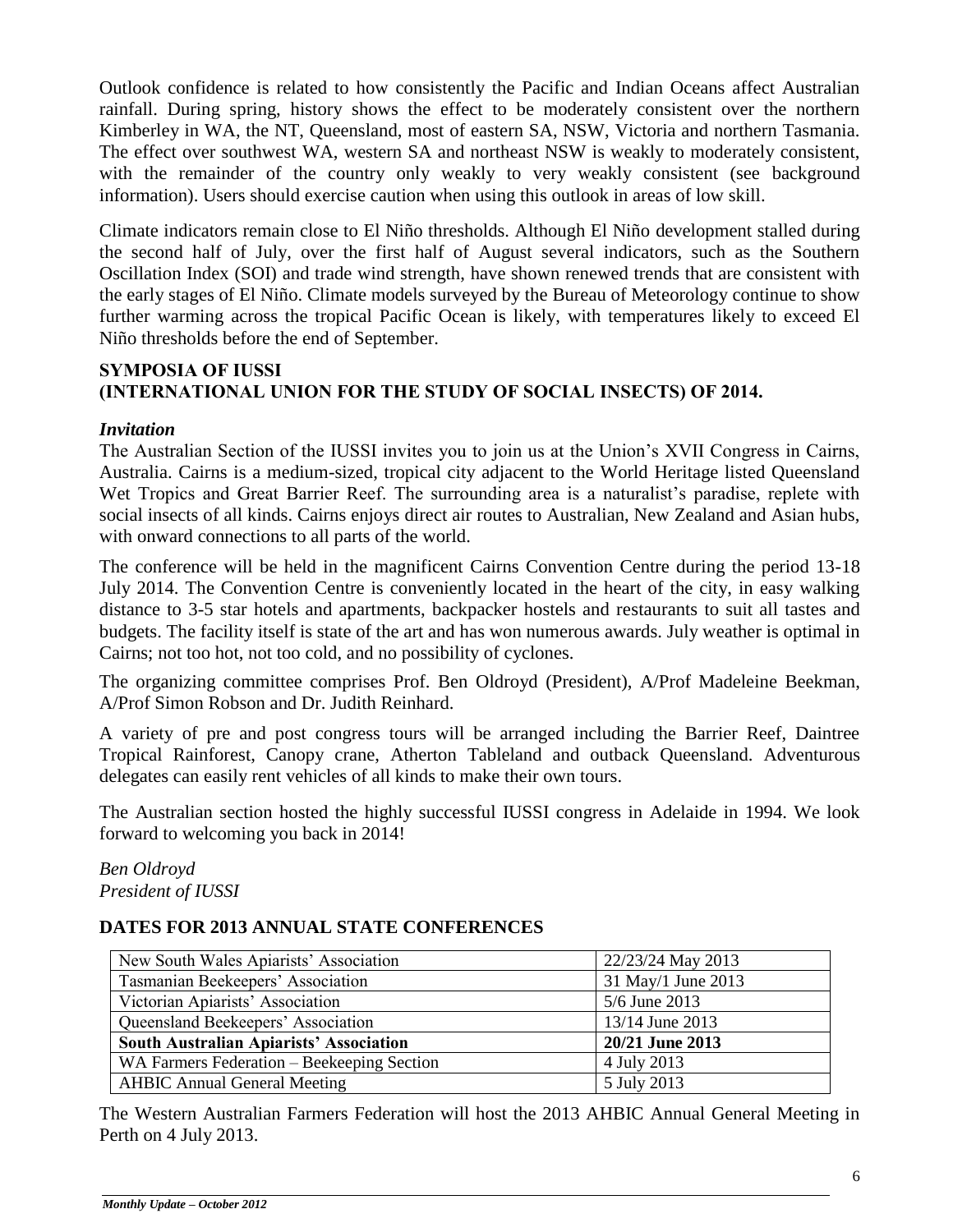# SPRING CROP & STOCK REPORT



### **NEW SOUTH WALES**

NORTHERN NSW

Canola crops throughout the north have produced good spring breeding with some surplus honey. Some areas of white box with canola in flying distance produced well.

Pilliga scrub. Wattle with other ground flora produced good bees with better hives getting box of honey.

Most bees that went to almonds returned in condition.

Some bud on early grey ironbark with prospects of good honey production.

Clover and other ground flora along with short term buders (silver leaf,coolabah,brush box ) will need substantial rain to bud

*Casey Cooper* 

## **QUEENSLAND**

Queensland has been experiencing a prolonged dry period that has caused some honey producers to downgrade their crop forecast for 2012/2013.

The Channel Country yielded some useful surplus honey with hives coming back to Macadamia Nut pollination and honey production. The Macadamia Nut Honey crop is expected to be about average i.e. 2 or 3 supers for good hives.

A close watch on Grey ironbark and Brush Box may still see these sources produce an average crop. There a no stand out crops on the horizon. It appears that Queensland beekeepers stayed away from Canola. Reports from NSW indicate the Canola crop in that state was disappointing.

The South East has bees filling and breeding well but again not major honey crops are occurring.

With the onset of the summer storms production prospects may turn around. There will be a lot of attention given to quick budding species after December. The water table remains high and this augers well for potential crops.

Very little honey is being stored by honey producers. The norm is to produce the honey and deliver it to packers.

*Bill Winner*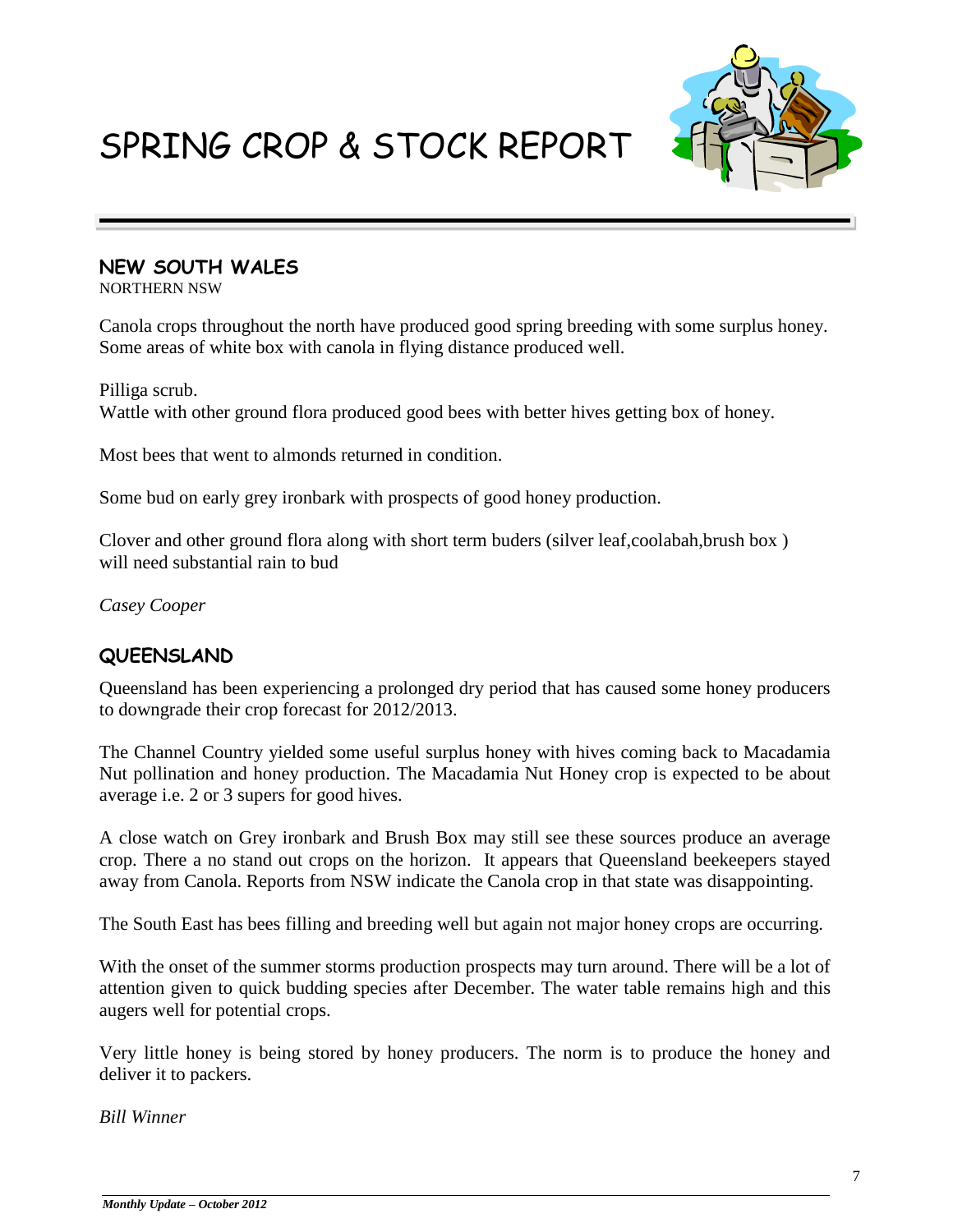## **VICTORIA**

Late autumn and winter rains were very low, with the North West and Northern Victoria and Lower Riverina of NSW missing out on good rains until late June. After reasonable rains (though below average) in July/August, September has seen a return to the dry weather.

This weather pattern resulted in most of the early sown Canola either not germinating altogether, or being slow to emerge. The Mallee crops finished early and, although many Northern Plains crops are at their peak. The drier weather puts a question mark on how long these crops will last.

Tea Tree (*leptospermum)* has been yielding in the North West Mallee, but the dry, hot weather is shortening flowering time.

The hot weather has suited Citrus and it is yielding surplus honey.

The hope of early flowering Canola for July breeding conditions before Almond pollination disappeared with the dry weather, and surviving and late sown Canola not coming into flower until late August.

As bees were moved out of Almonds, Canola was the obvious choice.

There were some good crops in the Mallee, Northern Victoria and Southern Riverina of NSW, most just coming into flowering during August.

Paterson' Curse in the Southern Riverina of NSW , although initially a good strike in many places, has been effected by the lack of rain during the winter and, at this stage doesn't show a great deal of promise for the spring.

In the Northern Mallee are Tea Tree well budded and flowering in the Hattah-Kulkyne area, accompanied by Giant Angular Mallee *(Euc. incrassata* var. *costata).*

White Mallee (*Euc. gracilis*), although carrying a reasonable crop of buds on trees along roads and in the open, has flowered heavily during the winter and is not expected to last long into the spring. Further south and west, only odd Yellow Gum (*Euc. leucoxylon)* trees are carrying any buds and, for the first time in several years, Yellow Gum will not be a prospect.

#### **Future - Summer**

Yellow Box (*Euc. melliodora*) is mostly off, with only a few isolated pockets.

Red Gum (*Euc. camaldulensis*) budding across the State is very patchy. Well budded trees could yield honey, but there appears to be more trees not budded than well budded.

The best budding for summer honey is Little Red Mallee (*Euc. leptophylla*). This tree is carrying the heaviest crop of buds I have seen for many years, and when budded like this, can usually yield well. The tree usually starts to flower in mid January and has a flowering span of 4-6 weeks. However, working in the North West Mallee at this time of the year can present challenges of heat stress on bees.

Elsewhere, there is a reasonable budding on Red Stringy Bark (*Euc. macrorhyncha)* over a fairly large area of the North East for late summer/early autumn flowering.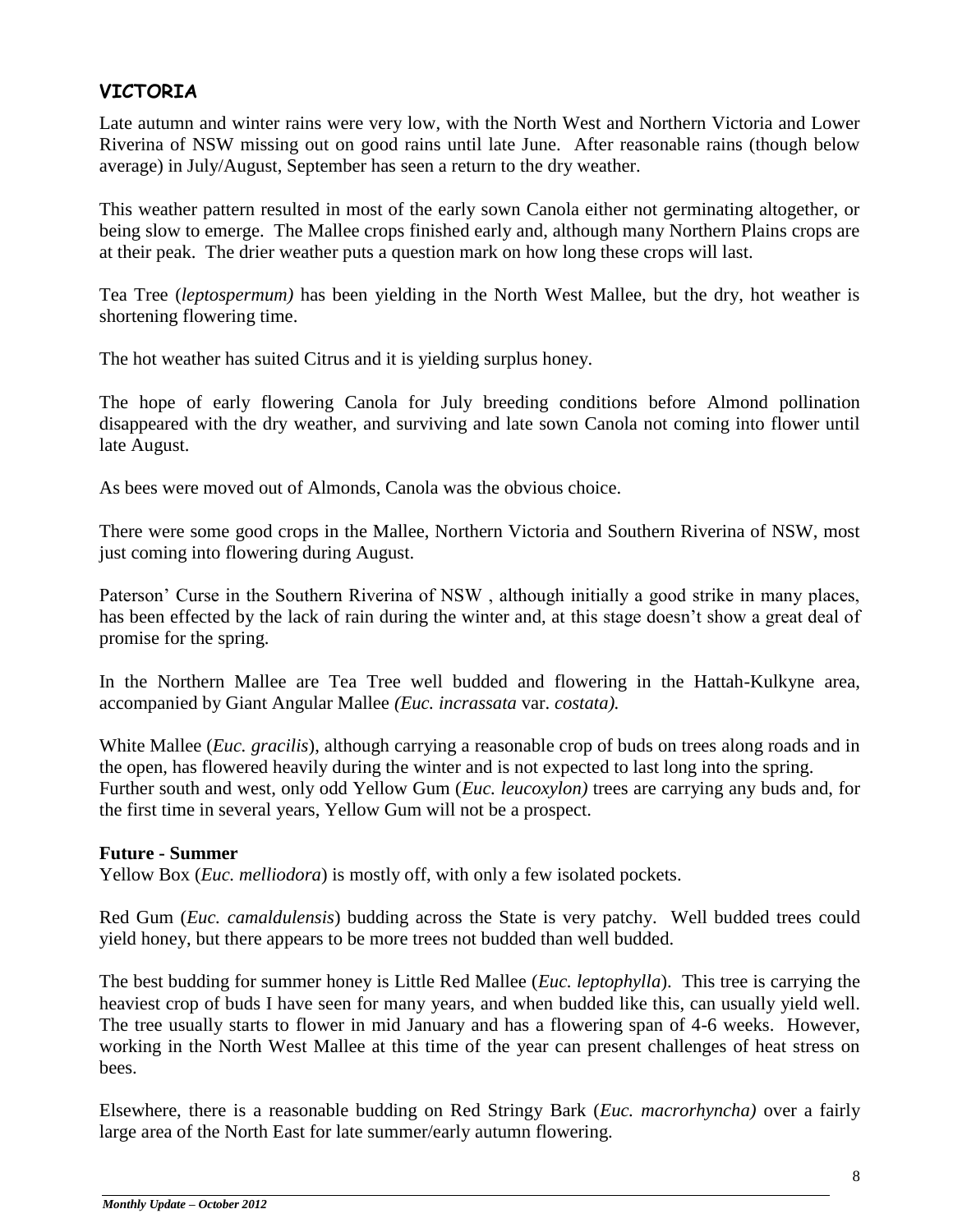New growth has appeared on Grey Box *(Euc. microcarpa*) trees that did not set bud and flower last autumn.

#### **Summary:**

If Victoria is going to produce a worthwhile crop of honey this season, it will be bound up with the late summer/autumn period.

With normal rains during spring, breeding conditions should be good.

This period should be taken to breed up the strength of hives and hive numbers to take full advantage of any surplus honey opportunities as they occur.

*Bob McDonald*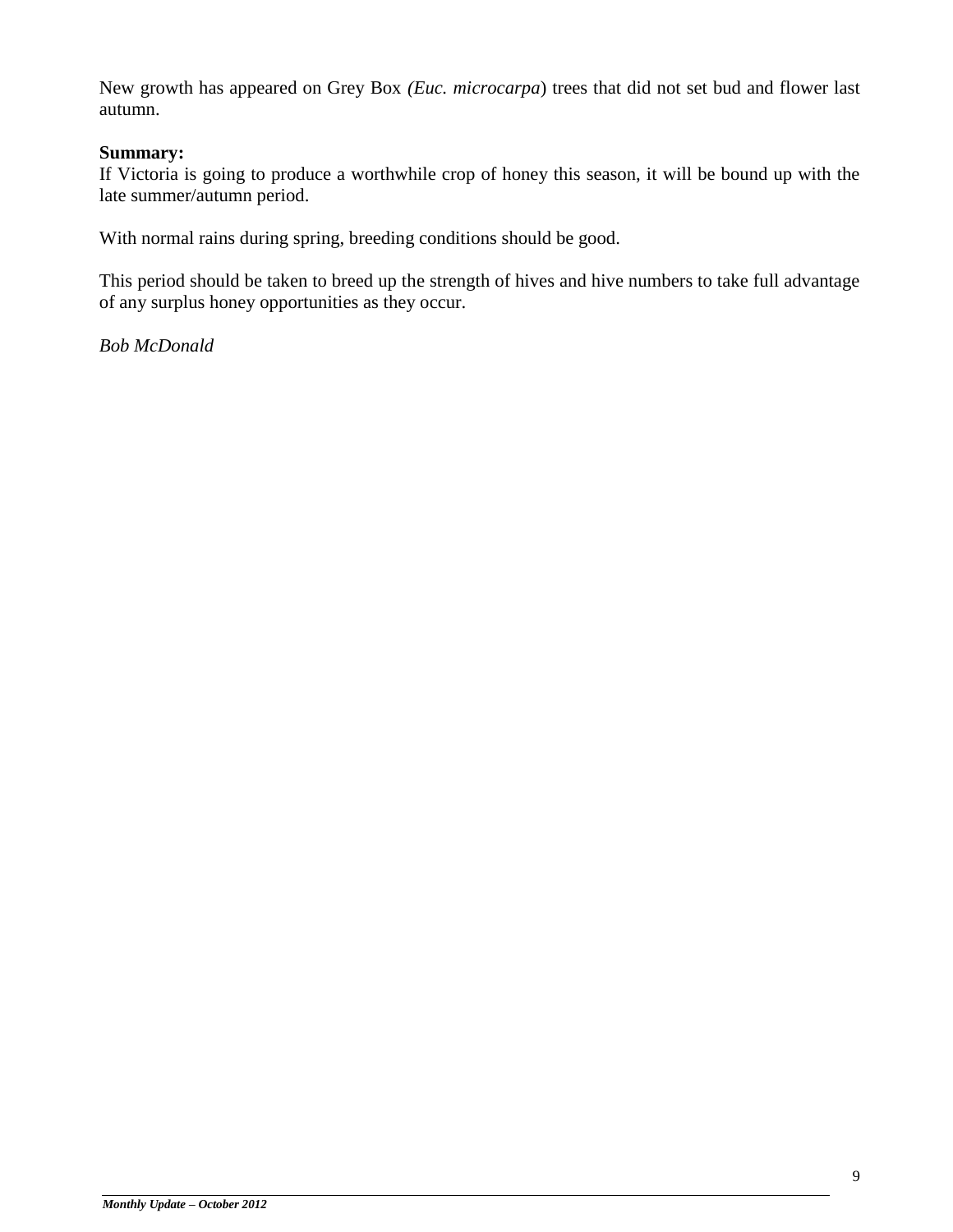# **VALE JAMES (Tim) CARLYLE SMITH MBE**

On the 19<sup>th</sup> September 2012 the Australian beekeeping community lost one of its most influential members when Tim Smith passed away at 95 years of age.

Honoured by the industry for his service with a Goodacre Memorial Award and also an MBE, Tim was a most fitting recipient of these accolades due to his endeavours in the honey packing sector and also through his involvement with the Australian Honey Board.

Tim returned from war service in Canada where he trained pilots for the RAAF, to taking up commercial beekeeping with his brother Bert in the late 1940's. His drive, enthusiasm and willingness to make changes and take on new ideas saw the brothers become leading honey producers. Tim was quick to realise the value of queen bee excluders, central extracting plants and he was amongst the first in Australia to under super hives with "stickies". He quickly adjusted to the American technique of open entrance shifting, pioneered during the Second World War to avoid chemical spraying of crops. Tim found the technique suited Australian conditions.

He soon tired of selling honey into the packing houses of the time and by the end of the 1950's was developing his own packing business, in 1953 he and Bert established Capilano on its present Richlands site in Brisbane. He had some interesting philosophies regarding international marketing of honey. He did not like the Luton Floor set up predominantly by PDS, believing instead that when you sell honey in an overseas country, use that countries expertise to sell the honey. i.e. have a German sell Australian honey in Germany, a Japanese in Japan and an Englishman in England. The Luton Floor did not succeed. It did leave some animosity towards the Australian honey exporters. Luckily Tim formed a lasting friendship with Kimpton Bros. Tim stated in his "History of Capilano" that he came close to entering Civil Engineering (A career he had always thought he would have enjoyed), such was the stress created.

Thankfully he and Bert persevered with their packing enterprise and expanded to a beekeeper based co-operative that revolutionised the Australian beekeeping scene.

Tim influenced many of Australia's most influential beekeepers to join the company, giving it a heart and soul based on good beekeeping and excellent beekeepers.

Tim was a generous man; he assisted many beekeepers over the years to develop their businesses, not only through the company but also personally. He absorbed knowledge and readily passed it on to others.

His Beekeeping Advisory Notes published supplied to suppliers proved very popular and beneficial to those who read them. They reflected the ever changing face of beekeeping in Australia in a positive light and also his keen appreciation of beekeeping and beekeepers.

His assessment of people was legendary, family was all important. I was only newly married when he invited himself to dinner to meet my wife. He was keen to meet Emma as he wanted to assess what influence she would have on me staying with the ABK. He was impressed and so was she. Tim never forgot Emma's name, nor the opportunity to be remembered to her when we spoke or we met at Conferences. That story has relevance here, because Tim treated all of his beekeeping friends and associates in the same way, he knew their names, he knew their families and he treasured their knowledge and the shared belief in the honey industry.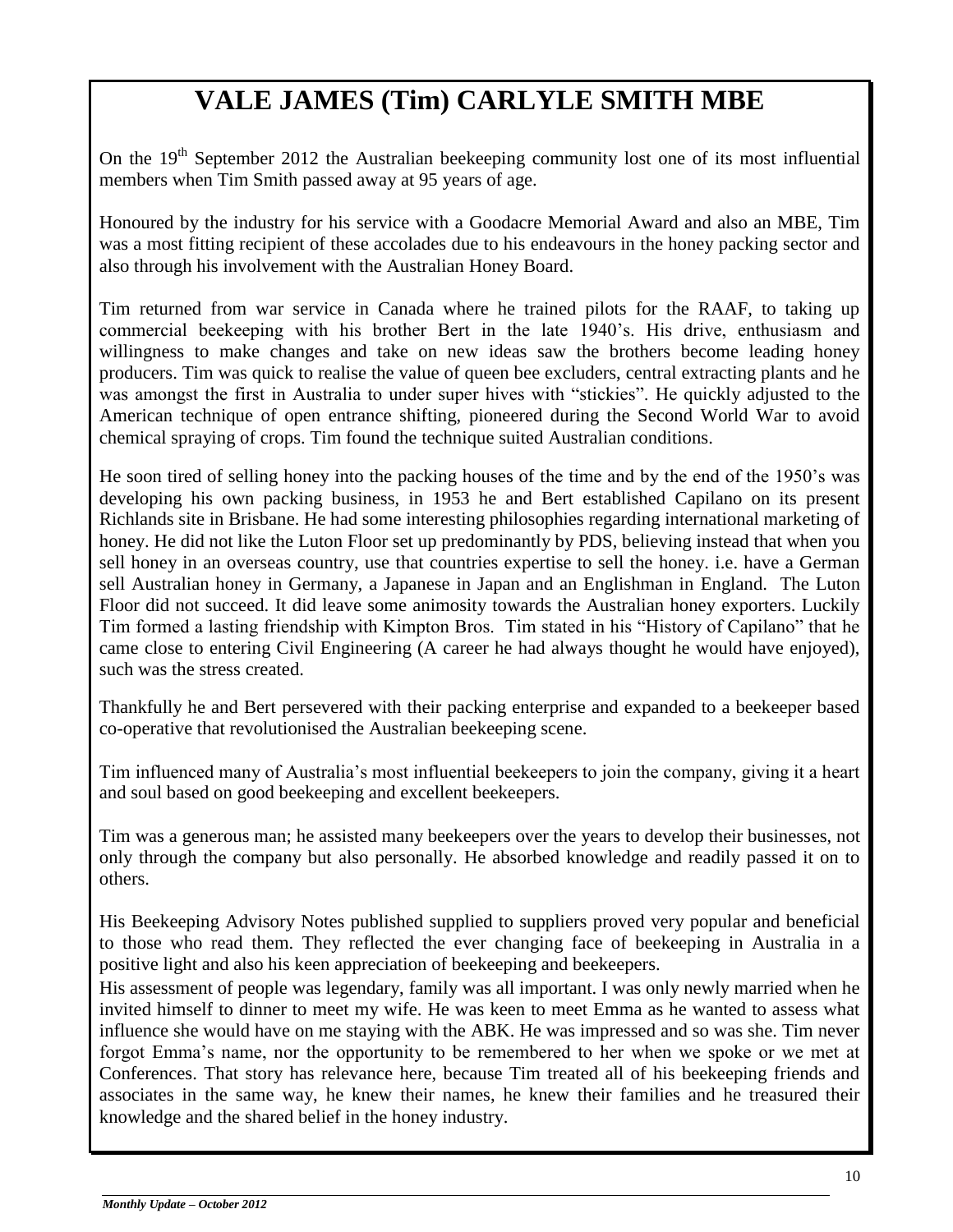Throughout his career Tim was totally supported by his wife Jill, she too became part of the "Capilano Family". This was only fitting given the romance behind her Canadian heritage and their meeting Capilano, Vancouver, Canada. Jill was and always will be Tim's "Capilano Honey" to quote his brother Bert.

The industry is indebted to the life and memory of Tim Smith, to Jill, daughter Wendy and sons Cliff and Lloyd and their families we extend our sincere and deepest sympathy at your loss and join you in mourning the passing of a larger than life character who changed the Australian beekeeping industry forever and leaves a legacy that we will never forget.



Tim and Jill Smith

by Bill Winner